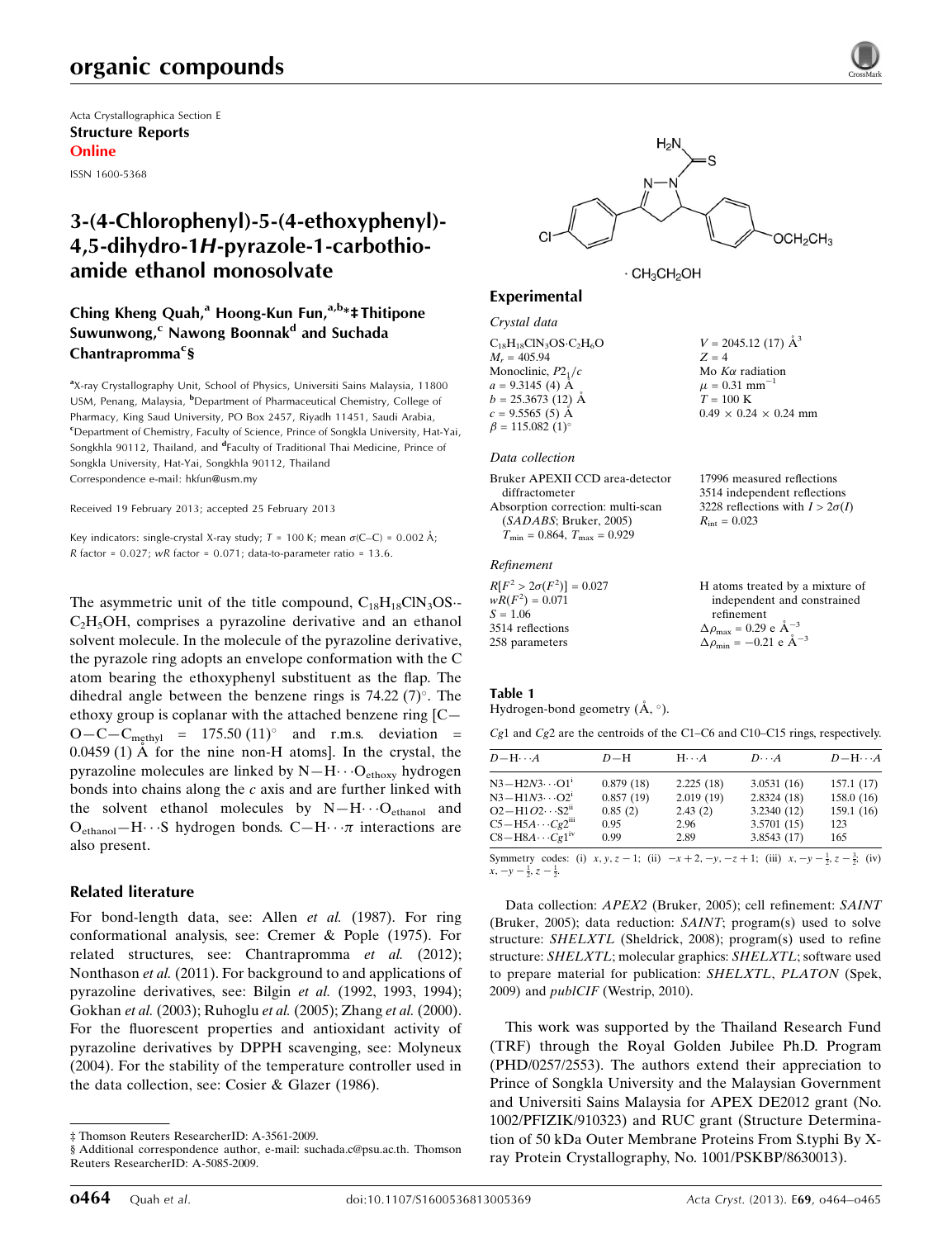Supplementary data and figures for this paper are available from the IUCr electronic archives (Reference: RZ5045).

#### References

- [Allen, F. H., Kennard, O., Watson, D. G., Brammer, L., Orpen, A. G. & Taylor,](https://scripts.iucr.org/cgi-bin/cr.cgi?rm=pdfbb&cnor=rz5045&bbid=BB1) R. (1987). [J. Chem. Soc. Perkin Trans. 2](https://scripts.iucr.org/cgi-bin/cr.cgi?rm=pdfbb&cnor=rz5045&bbid=BB1), pp. S1–19.
- [Bilgin, A. A., Palaska, E. & Sunal, R. \(1992\).](https://scripts.iucr.org/cgi-bin/cr.cgi?rm=pdfbb&cnor=rz5045&bbid=BB2) Arzneim. Forschung. Drug Res. 42[, 1271–1273.](https://scripts.iucr.org/cgi-bin/cr.cgi?rm=pdfbb&cnor=rz5045&bbid=BB2)
- [Bilgin, A. A., Palaska, E. & Sunal, R. \(1993\).](https://scripts.iucr.org/cgi-bin/cr.cgi?rm=pdfbb&cnor=rz5045&bbid=BB3) Arzneim. Forschung. Drug Res. 43[, 1041–1044.](https://scripts.iucr.org/cgi-bin/cr.cgi?rm=pdfbb&cnor=rz5045&bbid=BB3)
- [Bilgin, A. A., Palaska, E., Sunal, R. & Gumuxsel, B. \(1994\).](https://scripts.iucr.org/cgi-bin/cr.cgi?rm=pdfbb&cnor=rz5045&bbid=BB4) Pharmazie, 49, 67– [69.](https://scripts.iucr.org/cgi-bin/cr.cgi?rm=pdfbb&cnor=rz5045&bbid=BB4)
- Bruker (2005). APEX2, SAINT and SADABS[. Bruker AXS Inc., Madison,](https://scripts.iucr.org/cgi-bin/cr.cgi?rm=pdfbb&cnor=rz5045&bbid=BB5) [Wisconsin, USA.](https://scripts.iucr.org/cgi-bin/cr.cgi?rm=pdfbb&cnor=rz5045&bbid=BB5)
- [Chantrapromma, S., Nonthason, P., Suwunwong, T. & Fun, H.-K. \(2012\).](https://scripts.iucr.org/cgi-bin/cr.cgi?rm=pdfbb&cnor=rz5045&bbid=BB6) Acta Cryst. E68[, o830–o831.](https://scripts.iucr.org/cgi-bin/cr.cgi?rm=pdfbb&cnor=rz5045&bbid=BB6)
- [Cosier, J. & Glazer, A. M. \(1986\).](https://scripts.iucr.org/cgi-bin/cr.cgi?rm=pdfbb&cnor=rz5045&bbid=BB7) J. Appl. Cryst. 19, 105–107.
- [Cremer, D. & Pople, J. A. \(1975\).](https://scripts.iucr.org/cgi-bin/cr.cgi?rm=pdfbb&cnor=rz5045&bbid=BB8) J. Am. Chem. Soc. 97, 1354–1358.
- [Gokhan, N., Yesilada, A., Ucar, G., Erol, K. & Bilgin, A. A. \(2003\).](https://scripts.iucr.org/cgi-bin/cr.cgi?rm=pdfbb&cnor=rz5045&bbid=BB9) Arch. [Pharm. Med. Chem](https://scripts.iucr.org/cgi-bin/cr.cgi?rm=pdfbb&cnor=rz5045&bbid=BB9). 336, 362–371.
- Molyneux, P. (2004). [Songklanakarin J. Sci. Technol](https://scripts.iucr.org/cgi-bin/cr.cgi?rm=pdfbb&cnor=rz5045&bbid=BB10). 26, 211–219.
- [Nonthason, P., Suwunwong, T., Chantrapromma, S. & Fun, H.-K. \(2011\).](https://scripts.iucr.org/cgi-bin/cr.cgi?rm=pdfbb&cnor=rz5045&bbid=BB11) Acta Cryst. E67[, o3501–o3502.](https://scripts.iucr.org/cgi-bin/cr.cgi?rm=pdfbb&cnor=rz5045&bbid=BB11)
- [Ruhoglu, O., Ozdemir, Z., Calis, U., Gumusel, B. & Bilgin, A. A. \(2005\).](https://scripts.iucr.org/cgi-bin/cr.cgi?rm=pdfbb&cnor=rz5045&bbid=BB12) [Arzneim. Forschung. Drug Res](https://scripts.iucr.org/cgi-bin/cr.cgi?rm=pdfbb&cnor=rz5045&bbid=BB12). 55, 431–436.
- [Sheldrick, G. M. \(2008\).](https://scripts.iucr.org/cgi-bin/cr.cgi?rm=pdfbb&cnor=rz5045&bbid=BB13) Acta Cryst. A64, 112–122.
- [Spek, A. L. \(2009\).](https://scripts.iucr.org/cgi-bin/cr.cgi?rm=pdfbb&cnor=rz5045&bbid=BB14) Acta Cryst. D65, 148–155.
- [Westrip, S. P. \(2010\).](https://scripts.iucr.org/cgi-bin/cr.cgi?rm=pdfbb&cnor=rz5045&bbid=BB15) J. Appl. Cryst. 43, 920–925.
- [Zhang, X. H., Wu, S. K., Gao, Z. Q., Lee, C. S., Lee, S. T. & Kwong, H. L.](https://scripts.iucr.org/cgi-bin/cr.cgi?rm=pdfbb&cnor=rz5045&bbid=BB16) (2000). [Thin Solid Films](https://scripts.iucr.org/cgi-bin/cr.cgi?rm=pdfbb&cnor=rz5045&bbid=BB16), 371, 40–46.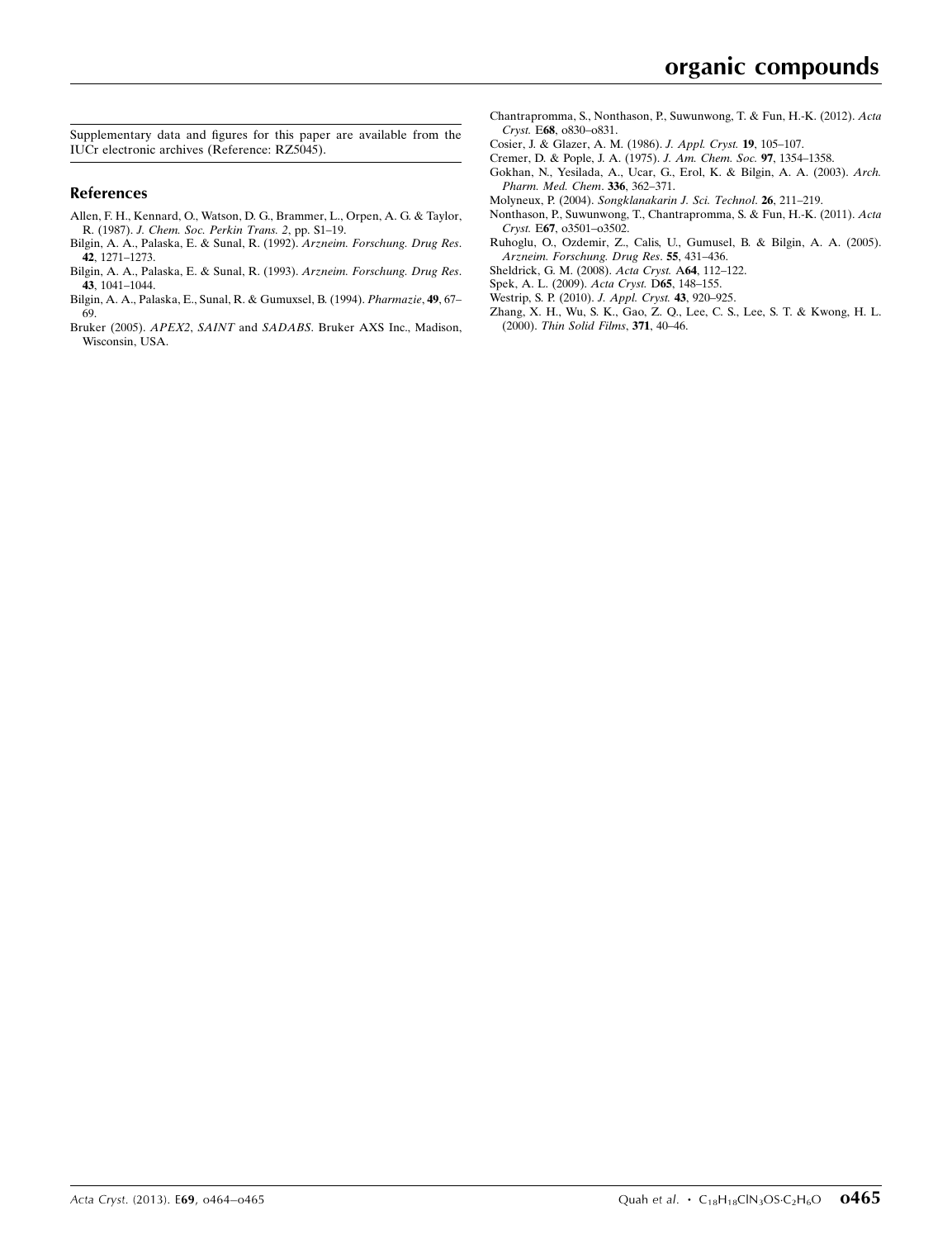# **supporting information**

*Acta Cryst.* (2013). E**69**, o464–o465 [doi:10.1107/S1600536813005369]

# **3-(4-Chlorophenyl)-5-(4-ethoxyphenyl)-4,5-dihydro-1***H***-pyrazole-1-carbothioamide ethanol monosolvate**

## **Ching Kheng Quah, Hoong-Kun Fun, Thitipone Suwunwong, Nawong Boonnak and Suchada Chantrapromma**

#### **S1. Comment**

The studies of pyrazoline derivatives have gained increasing interests in the therapeutic research field due to their broad spectrum of biological properties such as antihypotensive, muscle relaxant, anticonvulsant, psychoanaleptic and antidepressant activities (Bilgin *et al.*, 1992; Bilgin *et al.*, 1993; Bilgin *et al.*, 1994; Gokhan *et al.*, 2003; Ruhoglu *et al.*, 2005). The previous studies by Bilgin and co-workers (Bilgin *et al.*, 1993) reported the synthesis of thiocarbamoyl pyrazoline derivatives which exhibited significant antidepressant activity. Moreover pyrazoline derivatives with the phenyl group at the 5-position have been shown to exhibit excellent blue photoluminescence (Zhang *et al.*, 2000). In view of the importance of pyrazoline derivatives, we have synthesized a series of thiocarbamoyl pyrazoline derivatives by the cyclization reaction between chalcones and thiosemicarbazide and have studied their fluorescence, antioxidant and antityrosinase activities. The title compound (I) was synthesized and evaluated for fluorescent property and antioxidant activity by DPPH scavenging (Molyneux, 2004). Unfortunately our results show that (I) did not exhibit fluorescence and was found to be inactive for antioxidant and antityrosinase activities. Herein we report the synthesis and crystal structure of  $(I)$ .

In the molecule of the title ethanol monosolvated pyrazoline derivative (Fig. 1),  $C_{18}H_{18}CIN_3OS.C_2H_3OH$ , the pyrazole ring adopts an envelope conformation with the slightly puckered C9 atom having the maximum deviation of -0.0950 (15) Å, and the puckering parameter Q = 0.1508 (15) Å and *φ* = 257.2 (5)° (Cremer & Pople, 1975). The mean plane through the pyrazole ring forms dihedral angles of 15.82 (8) and 82.29 (8)° with the chloro-substituted and ethoxy-substituted rings, respectively, whereas the dihedral angle between the chloro-substituted and ethoxy-substituted rings is 74.22 (7)°. The conformation of the carbothioamide unit with respect to the pyrazole ring can be indicated by the torsion angles N1–  $N2-C18-N3 = -6.07 (18)°$  and  $N1-N2-C18-S2 = 173.50 (9)°$ . The ethoxy group lies nearly on the same plane of the attached benzene ring with the torsion angle C13–O1–C16–C17 = 175.50 (11)°, and r.m.s. of 0.0459 (1) Å for the nine non H atoms (C10, C11, C12, C13, C14, C15, O1, C16 and C17). Bond distances of (I) are in normal range (Allen *et al.*, 1987) and comparable with those observed in related structures (Chantrapromma *et al.*, 2012; Nonthason *et al.*, 2011)

In the crystal packing (Fig.2), the pyrazoline molecules are linked together by  $N-H \cdots O_{\text{ehoxy}}$  hydrogen bonds (Table 1) into chains along the [0 0 1] direction and are further linked with the solvent ethanol molecules by  $N$ —H $\cdot$  $\cdot$ O<sub>ethanol</sub> and Oethanol—H···S hydrogen bonds (Table 1). C—H···*π* interactions were also presented (Table 1). Fig. 3 shows the stacking of pyrazoline molecules along the *c* axis.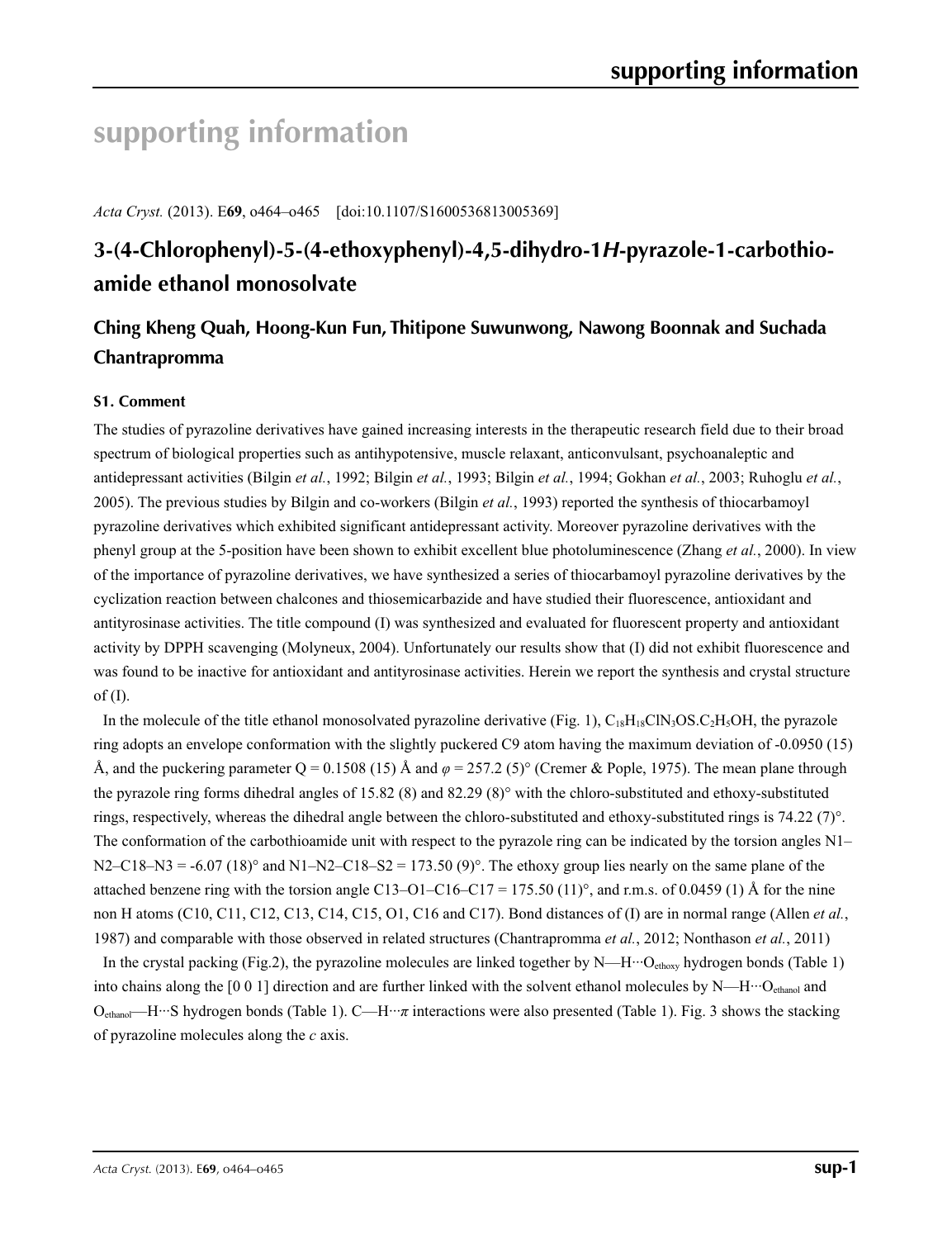#### **S2. Experimental**

The title compound was synthesized by dissolving (*E*)-1-(4-chlorophenyl)-3-(4-ethoxyphenyl)prop-2-en-1-one (0.29 g, 1 mmol) in ethanol (10 ml) and the solution of an excess thiosemicarbazide (0.18 g, 2 mmol) in a solution of KOH (0.11 g, 2 mmol) in ethanol (15 ml) was then added. The reaction mixture was vigorously stirred and refluxed for 4 h. The pale yellow solid of the title compound was obtained after cooling of the reaction and was then filtered off under vacuum. Pale yellow block-shaped single crystals of the title compound suitable for *X*-ray structure determination were recrystallized from CH<sub>3</sub>OH/C<sub>2</sub>H<sub>5</sub>OH (1:1  $v/v$ ) by slow evaporation of the solvent at room temperature after several days. M. p.: 406– 407 K.

#### **S3. Refinement**

Amide and ethanol H atoms were located from difference Fourier maps and refined isotropically. The remaining H atoms were positioned geometrically and allowed to ride on their parent atoms, with  $d(C-H) = 0.95 \text{ Å}$  for aromatic, 1.00 Å for CH, 0.99 Å for CH<sub>2</sub> and 0.98 Å for CH<sub>3</sub> atoms. The  $U_{\text{iso}}$  values were constrained to be 1.5 $U_{\text{eq}}$  of the carrier atom for methyl H atoms and 1.2*U*eq for the remaining H atoms. A rotating group model was used for the methyl groups.



#### **Figure 1**

The molecular structure of the title compound, showing 50% probability displacement ellipsoids and the atom-numbering scheme.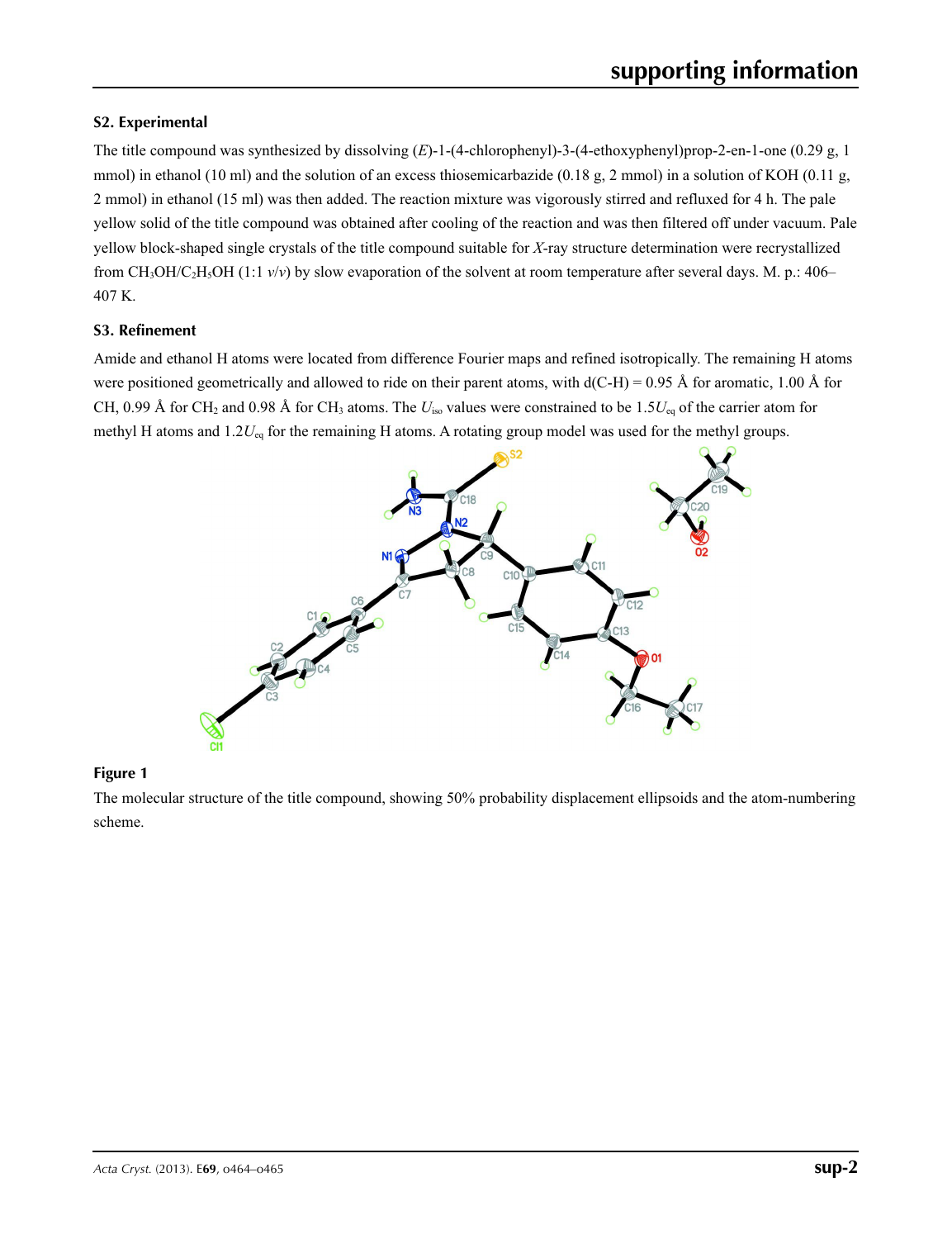

#### **Figure 2**

The crystal packing of the title compound viewed along the *a* axis. Only H atoms involved in hydrogen bonding were shown for the sake of clarity. Hydrogen bonds were drawn as dashed lines.



#### **Figure 3**

The crystal packing of the the title compound viewed along the *c* axis, showing the stacking of pyrazoline derivatives. Solvent ethanol molecules are omitted and for the sake of clarity, only H atoms involved in hydrogen bonding are shown. Hydrogen bonds were drawn as dashed lines.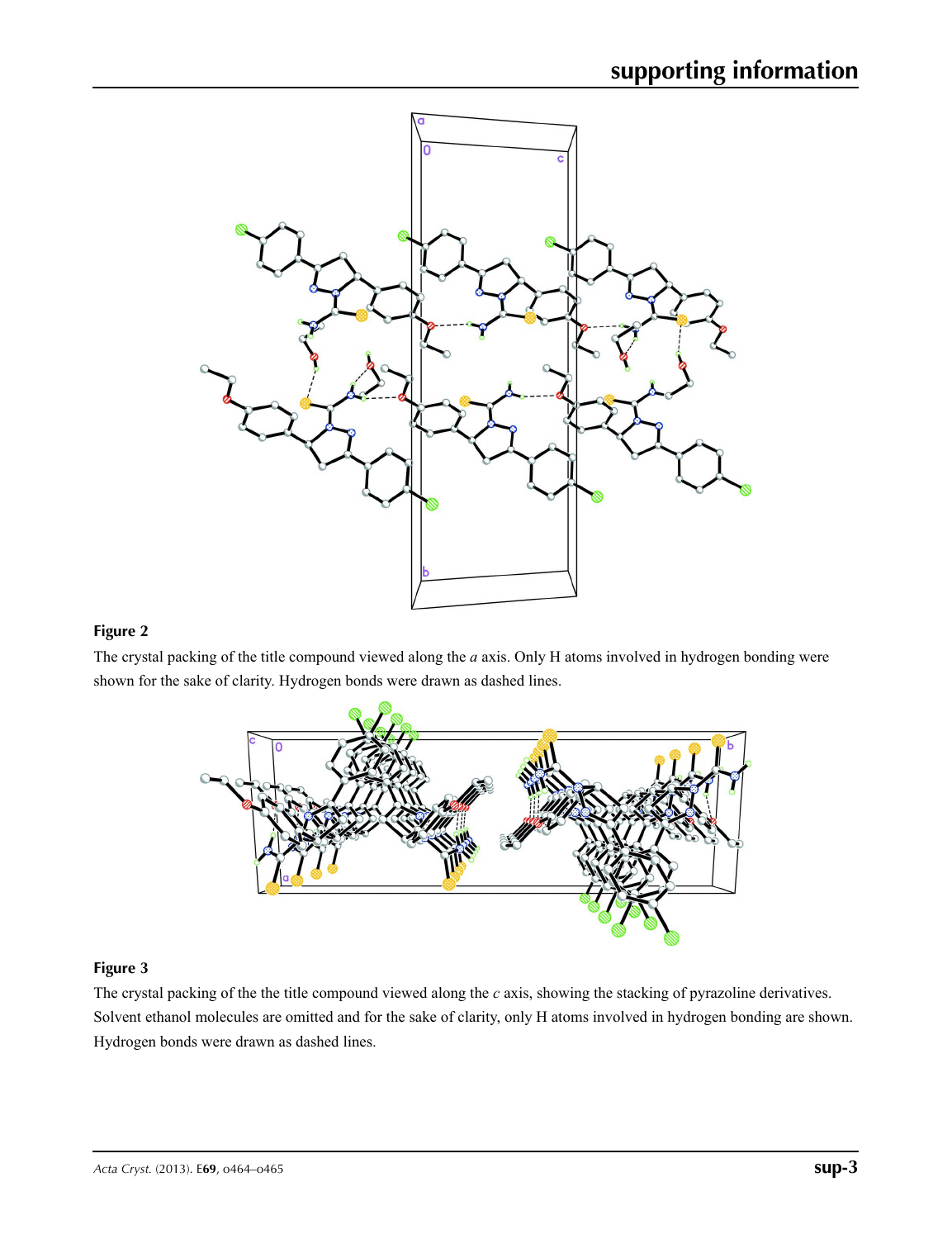#### **3-(4-Chlorophenyl)-5-(4-ethoxyphenyl)-4,5-dihydro-1***H***-pyrazole-1-carbothioamide ethanol monosolvate**

 $F(000) = 856$  $D_x = 1.318$  Mg m<sup>-3</sup>

 $\theta$  = 1.6–25.0°  $\mu$  = 0.31 mm<sup>-1</sup>  $T = 100 \text{ K}$ 

Block, pale yellow  $0.49 \times 0.24 \times 0.24$  mm

Melting point  $=$  406–407 K Mo *Kα* radiation,  $\lambda = 0.71073$  Å Cell parameters from 3514 reflections

#### *Crystal data*

 $C_{18}H_{18}CIN_3OS \cdot C_2H_6O$  $M_r = 405.94$ Monoclinic, *P*21/*c* Hall symbol: -P 2ybc  $a = 9.3145$  (4) Å  $b = 25.3673(12)$  Å  $c = 9.5565(5)$  Å  $\beta$  = 115.082 (1)<sup>o</sup>  $V = 2045.12(17)$  Å<sup>3</sup>  $Z = 4$ 

#### *Data collection*

| Bruker APEXII CCD area-detector        | 17996 measured reflections                                              |
|----------------------------------------|-------------------------------------------------------------------------|
| diffractometer                         | 3514 independent reflections                                            |
| Radiation source: sealed tube          | 3228 reflections with $I > 2\sigma(I)$                                  |
| Graphite monochromator                 | $R_{\text{int}} = 0.023$                                                |
| $\varphi$ and $\omega$ scans           | $\theta_{\text{max}} = 25.0^{\circ}, \theta_{\text{min}} = 1.6^{\circ}$ |
| Absorption correction: multi-scan      | $h = -11 \rightarrow 10$                                                |
| (SADABS; Bruker, 2005)                 | $k = -30 \rightarrow 30$                                                |
| $T_{\min}$ = 0.864, $T_{\max}$ = 0.929 | $l = -11 \rightarrow 11$                                                |
|                                        |                                                                         |

#### *Refinement*

| Refinement on $F^2$                             | Secondary atom site location: difference Fourier   |
|-------------------------------------------------|----------------------------------------------------|
| Least-squares matrix: full                      | map                                                |
| $R[F^2 > 2\sigma(F^2)] = 0.027$                 | Hydrogen site location: inferred from              |
| $wR(F^2) = 0.071$                               | neighbouring sites                                 |
| $S = 1.06$                                      | H atoms treated by a mixture of independent        |
| 3514 reflections                                | and constrained refinement                         |
| 258 parameters                                  | $w = 1/[\sigma^2(F_0^2) + (0.0305P)^2 + 1.0598P]$  |
| 0 restraints                                    | where $P = (F_o^2 + 2F_c^2)/3$                     |
| Primary atom site location: structure-invariant | $(\Delta/\sigma)_{\text{max}} = 0.001$             |
| direct methods                                  | $\Delta\rho_{\text{max}} = 0.29$ e Å <sup>-3</sup> |
|                                                 | $\Delta \rho_{\rm min} = -0.21$ e Å <sup>-3</sup>  |

#### *Special details*

**Experimental**. The crystal was placed in the cold stream of an Oxford Cryosystems Cobra open-flow nitrogen cryostat (Cosier & Glazer, 1986) operating at 120.0 (1) K.

**Geometry**. All esds (except the esd in the dihedral angle between two l.s. planes) are estimated using the full covariance matrix. The cell esds are taken into account individually in the estimation of esds in distances, angles and torsion angles; correlations between esds in cell parameters are only used when they are defined by crystal symmetry. An approximate (isotropic) treatment of cell esds is used for estimating esds involving l.s. planes.

**Refinement**. Refinement of  $F^2$  against ALL reflections. The weighted R-factor wR and goodness of fit S are based on  $F^2$ , conventional R-factors R are based on F, with F set to zero for negative  $F^2$ . The threshold expression of  $F^2 > 2 \text{sigma}(F^2)$  is used only for calculating R-factors(gt) etc. and is not relevant to the choice of reflections for refinement. R-factors based on  $F<sup>2</sup>$  are statistically about twice as large as those based on F, and R- factors based on ALL data will be even larger.

*Fractional atomic coordinates and isotropic or equivalent isotropic displacement parameters (Å<sup>2</sup>)* 

|                 | $\ddot{\phantom{0}}$ |              |               | $U_{\rm iso}*/U_{\rm eq}$ |
|-----------------|----------------------|--------------|---------------|---------------------------|
| C <sub>11</sub> | $-0.11105(4)$        | 0.286557(14) | $-0.62261(5)$ | 0.03191(12)               |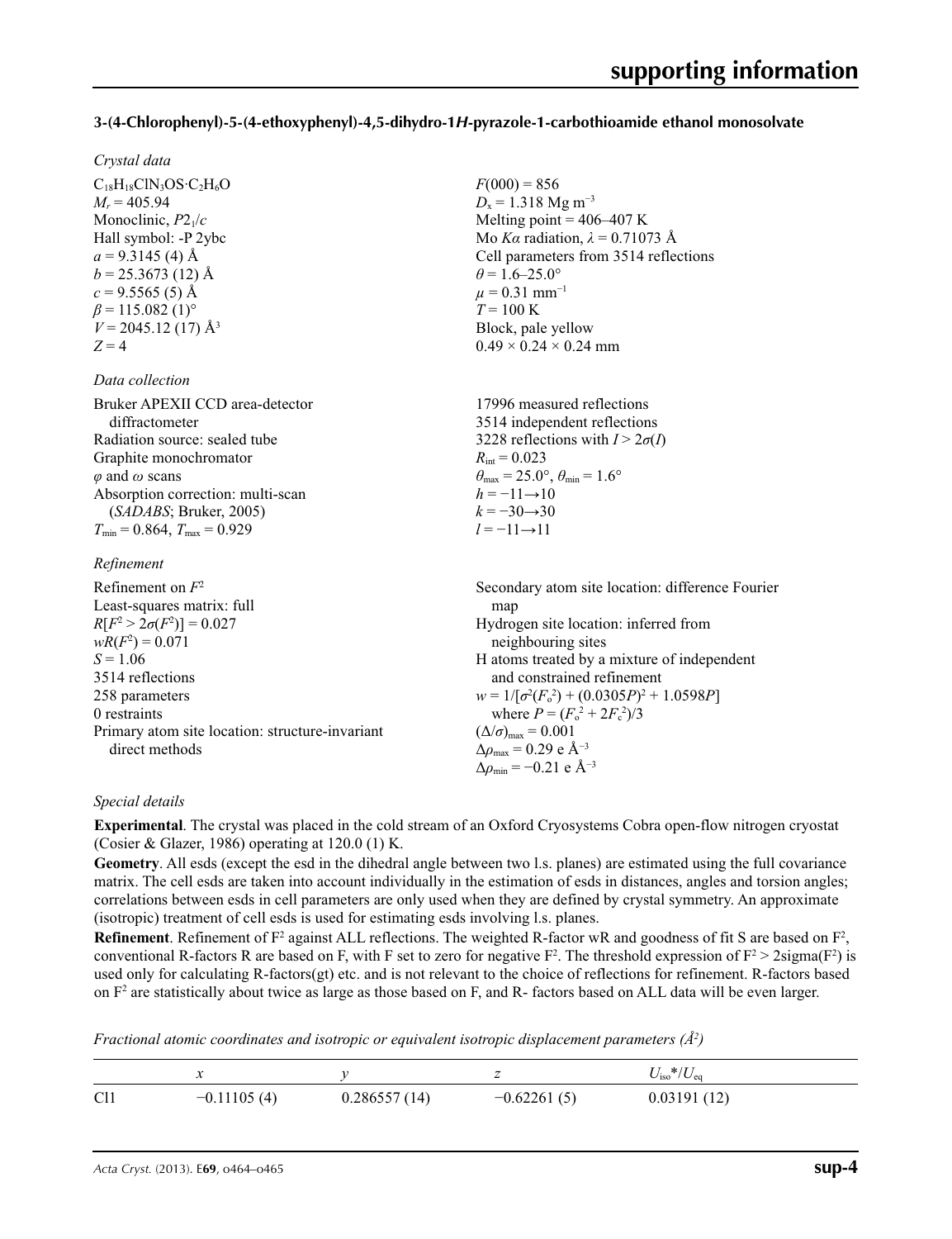| S <sub>2</sub>                | 0.90677(4)  | 0.091862(13) | 0.20892(4)     | 0.01689(10)  |
|-------------------------------|-------------|--------------|----------------|--------------|
| O <sub>1</sub>                | 0.45072(11) | 0.07649(4)   | 0.58383(11)    | 0.0186(2)    |
| O <sub>2</sub>                | 0.89420(12) | 0.00951(4)   | 0.81489(12)    | 0.0234(2)    |
| N1                            | 0.51075(13) | 0.15074(4)   | $-0.10757(13)$ | 0.0156(2)    |
| N2                            | 0.63750(13) | 0.13984(4)   | 0.03376(12)    | 0.0153(2)    |
| N <sub>3</sub>                | 0.70567(15) | 0.07278(5)   | $-0.08430(14)$ | 0.0188(3)    |
| C1                            | 0.22275(15) | 0.18609(5)   | $-0.35513(16)$ | 0.0170(3)    |
| H1A                           | 0.2529      | 0.1506       | $-0.3600$      | $0.020*$     |
| C <sub>2</sub>                | 0.09364(16) | 0.20717(5)   | $-0.47764(16)$ | 0.0191(3)    |
| H2A                           | 0.0343      | 0.1864       | $-0.5663$      | $0.023*$     |
| C <sub>3</sub>                | 0.05218(16) | 0.25928(6)   | $-0.46868(16)$ | 0.0198(3)    |
| C <sub>4</sub>                | 0.13604(16) | 0.29046(5)   | $-0.34122(17)$ | 0.0194(3)    |
| H <sub>4</sub> A              | 0.1060      | 0.3260       | $-0.3377$      | $0.023*$     |
| C <sub>5</sub>                | 0.26506(16) | 0.26870(5)   | $-0.21847(16)$ | 0.0167(3)    |
| H <sub>5</sub> A              | 0.3235      | 0.2896       | $-0.1300$      | $0.020*$     |
| C6                            | 0.30981(15) | 0.21648(5)   | $-0.22366(15)$ | 0.0152(3)    |
| C7                            | 0.44749(15) | 0.19435(5)   | $-0.09361(15)$ | 0.0145(3)    |
| C8                            | 0.53006(16) | 0.21960(5)   | 0.06381(15)    | 0.0166(3)    |
| H <sub>8</sub> A              | 0.4538      | 0.2289       | 0.1071         | $0.020*$     |
| H8B                           | 0.5888      | 0.2516       | 0.0595         | $0.020*$     |
| C9                            | 0.64433(15) | 0.17545(5)   | 0.15886(15)    | 0.0150(3)    |
| H9A                           | 0.7540      | 0.1898       | 0.2160         | $0.018*$     |
| C10                           | 0.59077(15) | 0.14822(5)   | 0.26960(15)    | 0.0144(3)    |
| C11                           | 0.66466(15) | 0.15890(5)   | 0.42750(15)    | 0.0157(3)    |
| H11A                          | 0.7516      | 0.1827       | 0.4662         | $0.019*$     |
| C12                           | 0.61322(15) | 0.13533(5)   | 0.52878(15)    | 0.0163(3)    |
| <b>H12A</b>                   | 0.6637      | 0.1434       | 0.6358         | $0.020*$     |
| C13                           | 0.48746(15) | 0.09970(5)   | 0.47389(15)    | 0.0149(3)    |
| C14                           | 0.41061(16) | 0.08924(5)   | 0.31602(16)    | 0.0183(3)    |
| H <sub>14</sub> A             | 0.3231      | 0.0657       | 0.2770         | $0.022*$     |
| C15                           | 0.46348(16) | 0.11366(5)   | 0.21675(15)    | 0.0182(3)    |
| H <sub>15</sub> A             | 0.4109      | 0.1065       | 0.1092         | $0.022*$     |
| C16                           | 0.32760(16) | 0.03716(6)   | 0.53447(16)    | 0.0204(3)    |
| <b>H16A</b>                   | 0.3520      | 0.0088       | 0.4768         | $0.024*$     |
| H16B                          | 0.2245      | 0.0531       | 0.4663         | $0.024*$     |
| C17                           | 0.32115(19) | 0.01539(6)   | 0.67807(19)    | 0.0280(3)    |
| <b>H17A</b>                   | 0.2386      | $-0.0117$    | 0.6495         | $0.042*$     |
| H17B                          | 0.2967      | 0.0439       | 0.7338         | $0.042*$     |
| H17C                          | 0.4239      | $-0.0002$    | 0.7445         | $0.042*$     |
| C18                           | 0.74149(15) | 0.10126(5)   | 0.04269(15)    | 0.0149(3)    |
| C19                           | 1.0976(2)   | 0.07701(7)   | 0.8804(2)      | 0.0324(4)    |
| H <sub>19</sub> A             | 1.1349      | 0.1057       | 0.8353         | $0.049*$     |
| H19B                          | 1.1843      | 0.0520       | 0.9323         | $0.049*$     |
| H19C                          | 1.0623      | 0.0916       | 0.9555         | $0.049*$     |
| C20                           | 0.96096(18) | 0.04889(6)   | 0.75385(18)    | 0.0272(3)    |
| H20A                          | 0.8781      | 0.0749       | 0.6948         | $0.033*$     |
| H20B                          | 0.9987      | 0.0322       | 0.6818         | $0.033*$     |
| H <sub>2</sub> N <sub>3</sub> | 0.620(2)    | 0.0803(7)    | $-0.168(2)$    | $0.025(4)$ * |
|                               |             |              |                |              |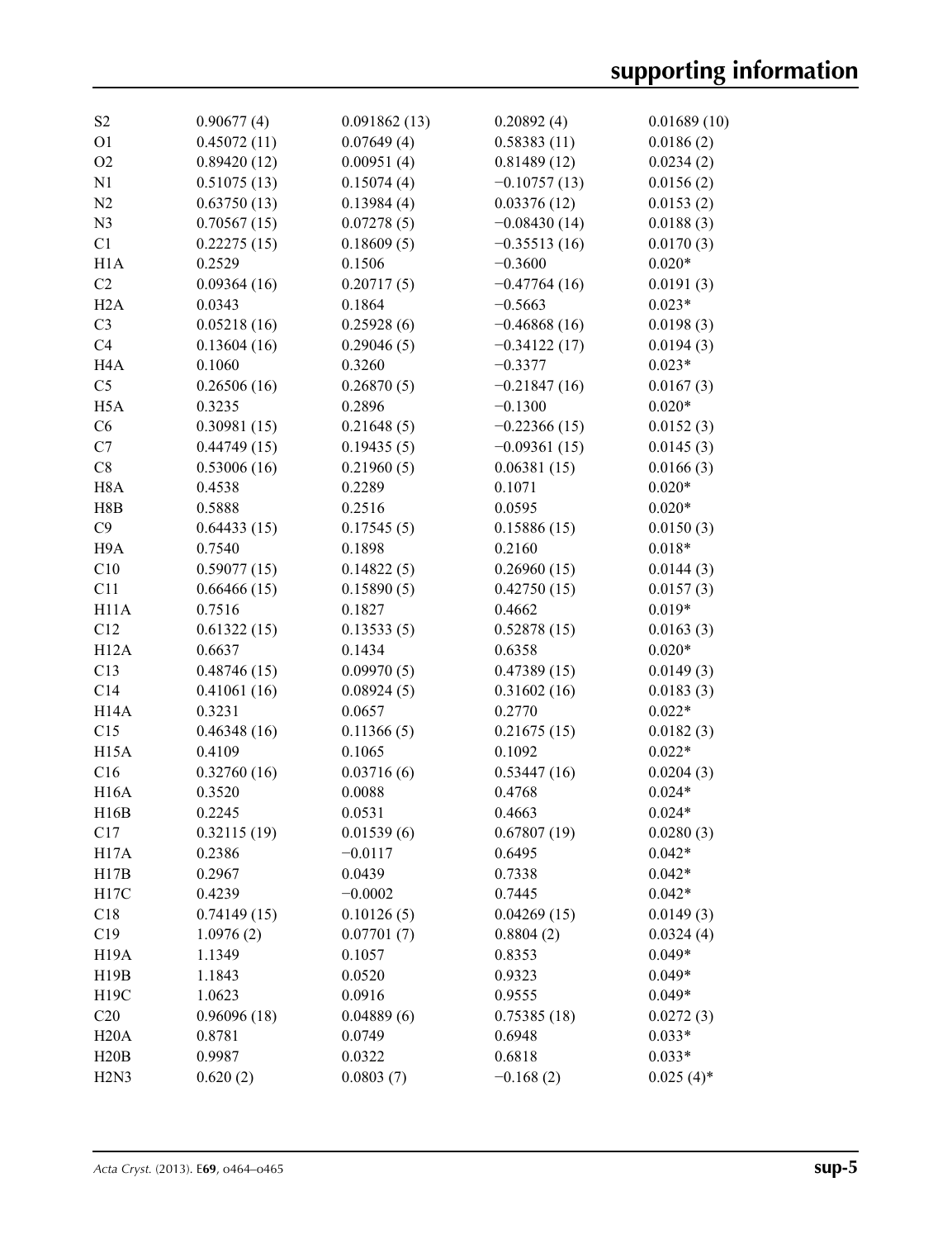# **supporting information**

| H1N3                          | 0.772(2) | 0.0504(7)    | $-0.0899(19)$ | $0.023(4)$ * |
|-------------------------------|----------|--------------|---------------|--------------|
| H <sub>1</sub> O <sub>2</sub> | 0.957(2) | $-0.0164(8)$ | 0.835(2)      | $0.044(6)$ * |

*Atomic displacement parameters (Å2 )*

|                | $U^{11}$    | $U^{22}$    | $U^{33}$    | $U^{12}$     | $U^{13}$       | $U^{23}$     |
|----------------|-------------|-------------|-------------|--------------|----------------|--------------|
| C11            | 0.0265(2)   | 0.02200(19) | 0.0290(2)   | 0.00534(14)  | $-0.00589(16)$ | 0.00216(15)  |
| S <sub>2</sub> | 0.01535(17) | 0.01703(18) | 0.01616(18) | 0.00211(12)  | 0.00463(14)    | 0.00103(12)  |
| O <sub>1</sub> | 0.0217(5)   | 0.0193(5)   | 0.0151(5)   | $-0.0045(4)$ | 0.0081(4)      | 0.0002(4)    |
| O2             | 0.0202(5)   | 0.0218(5)   | 0.0279(6)   | 0.0030(4)    | 0.0099(4)      | $-0.0036(4)$ |
| N1             | 0.0148(5)   | 0.0188(6)   | 0.0127(5)   | 0.0017(4)    | 0.0052(5)      | 0.0019(4)    |
| N2             | 0.0162(5)   | 0.0172(6)   | 0.0110(5)   | 0.0035(4)    | 0.0043(5)      | 0.0007(4)    |
| N <sub>3</sub> | 0.0180(6)   | 0.0205(6)   | 0.0165(6)   | 0.0054(5)    | 0.0059(5)      | $-0.0017(5)$ |
| C1             | 0.0186(7)   | 0.0153(6)   | 0.0190(7)   | 0.0011(5)    | 0.0099(6)      | 0.0002(5)    |
| C2             | 0.0187(7)   | 0.0199(7)   | 0.0169(7)   | $-0.0014(5)$ | 0.0058(6)      | $-0.0016(5)$ |
| C <sub>3</sub> | 0.0155(6)   | 0.0207(7)   | 0.0194(7)   | 0.0020(5)    | 0.0039(6)      | 0.0044(6)    |
| C4             | 0.0197(7)   | 0.0150(7)   | 0.0232(7)   | 0.0028(5)    | 0.0090(6)      | 0.0012(5)    |
| C <sub>5</sub> | 0.0176(6)   | 0.0176(7)   | 0.0160(7)   | $-0.0005(5)$ | 0.0080(6)      | $-0.0010(5)$ |
| C6             | 0.0146(6)   | 0.0178(7)   | 0.0159(7)   | 0.0002(5)    | 0.0090(6)      | 0.0024(5)    |
| C7             | 0.0165(6)   | 0.0151(6)   | 0.0146(7)   | $-0.0005(5)$ | 0.0093(5)      | 0.0011(5)    |
| C8             | 0.0202(7)   | 0.0150(6)   | 0.0144(7)   | 0.0018(5)    | 0.0073(6)      | 0.0010(5)    |
| C9             | 0.0167(6)   | 0.0150(6)   | 0.0138(6)   | 0.0003(5)    | 0.0069(5)      | $-0.0011(5)$ |
| C10            | 0.0154(6)   | 0.0128(6)   | 0.0145(6)   | 0.0036(5)    | 0.0057(5)      | 0.0008(5)    |
| C11            | 0.0141(6)   | 0.0142(6)   | 0.0167(7)   | $-0.0004(5)$ | 0.0045(5)      | $-0.0009(5)$ |
| C12            | 0.0182(6)   | 0.0165(6)   | 0.0115(6)   | 0.0012(5)    | 0.0038(5)      | $-0.0006(5)$ |
| C13            | 0.0174(6)   | 0.0139(6)   | 0.0147(7)   | 0.0032(5)    | 0.0083(5)      | 0.0023(5)    |
| C14            | 0.0170(7)   | 0.0189(7)   | 0.0171(7)   | $-0.0039(5)$ | 0.0053(6)      | $-0.0018(5)$ |
| C15            | 0.0190(7)   | 0.0216(7)   | 0.0114(6)   | $-0.0016(5)$ | 0.0038(6)      | $-0.0016(5)$ |
| C16            | 0.0197(7)   | 0.0195(7)   | 0.0232(7)   | $-0.0039(5)$ | 0.0103(6)      | $-0.0007(6)$ |
| C17            | 0.0324(8)   | 0.0263(8)   | 0.0321(9)   | $-0.0050(6)$ | 0.0203(7)      | 0.0027(6)    |
| C18            | 0.0161(6)   | 0.0145(6)   | 0.0167(7)   | $-0.0010(5)$ | 0.0096(6)      | 0.0019(5)    |
| C19            | 0.0400(9)   | 0.0287(8)   | 0.0365(9)   | $-0.0080(7)$ | 0.0240(8)      | $-0.0059(7)$ |
| C20            | 0.0263(8)   | 0.0299(8)   | 0.0259(8)   | 0.0076(6)    | 0.0116(7)      | 0.0047(6)    |

*Geometric parameters (Å, º)*

| $Cl1-C3$    | 1.7488(14) | $C8 - H8A$   | 0.9900     |
|-------------|------------|--------------|------------|
| $S2 - C18$  | 1.6962(13) | $C8 - H8B$   | 0.9900     |
| $O1 - C13$  | 1.3685(16) | $C9 - C10$   | 1.5145(19) |
| $O1 - C16$  | 1.4402(16) | $C9 - H9A$   | 1.0000     |
| $O2 - C20$  | 1.4256(19) | $C10 - C15$  | 1.3863(19) |
| $O2 - H1O2$ | 0.85(2)    | $C10 - C11$  | 1.3941(19) |
| $N1-C7$     | 1.2866(18) | $C11 - C12$  | 1.385(2)   |
| $N1 - N2$   | 1.3938(15) | $C11 - H11A$ | 0.9500     |
| $N2$ —C18   | 1.3539(17) | $C12-C13$    | 1.3939(19) |
| $N2$ —C9    | 1.4782(17) | $C12-H12A$   | 0.9500     |
| $N3 - C18$  | 1.3276(18) | $C13 - C14$  | 1.3941(19) |
| $N3$ —H2N3  | 0.879(19)  | $C14 - C15$  | 1.387(2)   |
|             |            |              |            |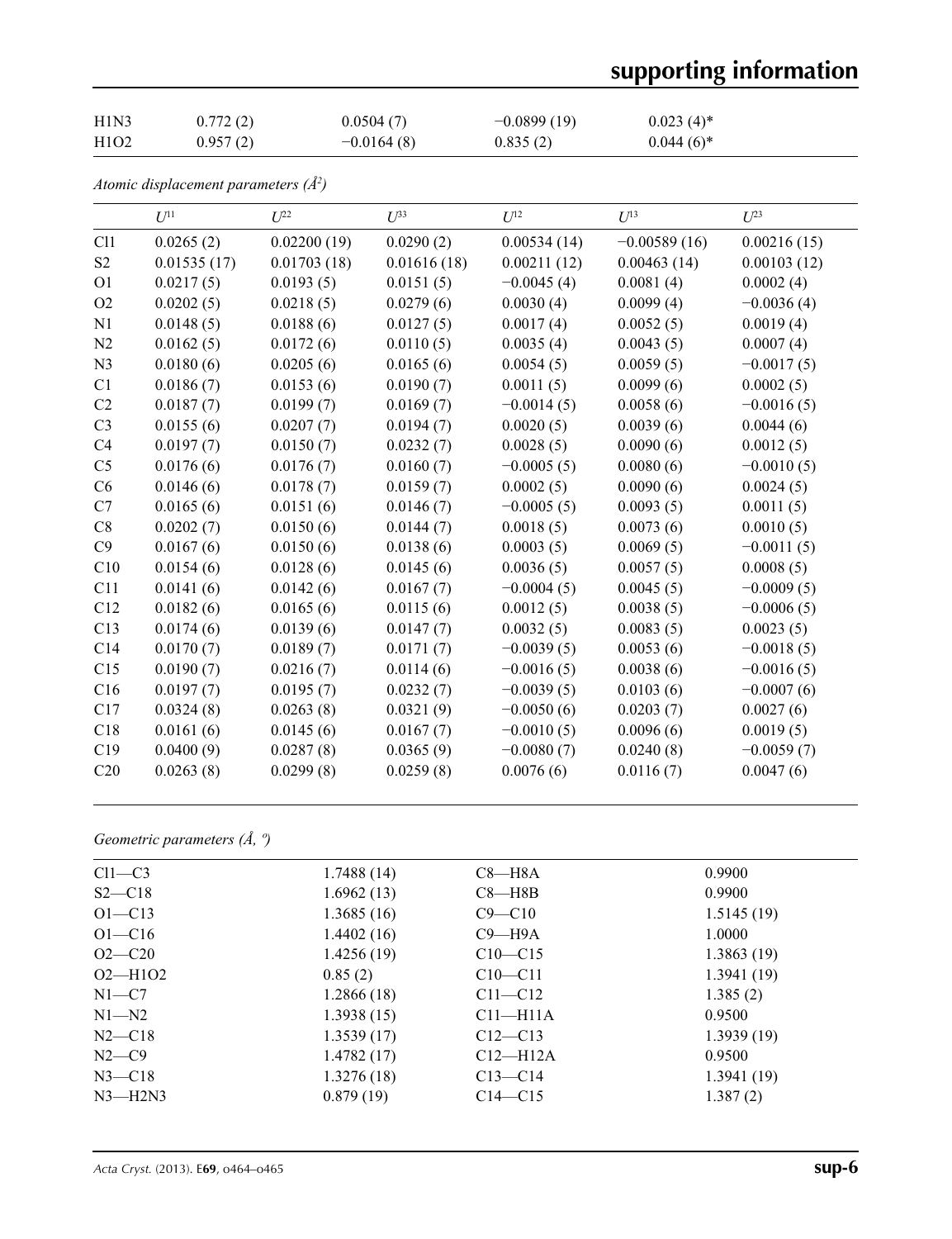| $N3 - H1N3$        | 0.856(18)      | $C14 - H14A$       | 0.9500     |
|--------------------|----------------|--------------------|------------|
| $C1 - C2$          | 1.3817(19)     | $C15 - H15A$       | 0.9500     |
| $C1-C6$            | 1.4024(19)     | $C16 - C17$        | 1.504(2)   |
| $C1 - H1A$         | 0.9500         | $C16 - H16A$       | 0.9900     |
| $C2-C3$            | 1.390(2)       | $C16 - H16B$       | 0.9900     |
| $C2-H2A$           | 0.9500         | $C17 - H17A$       | 0.9800     |
| $C3-C4$            | 1.383(2)       | $C17 - H17B$       | 0.9800     |
| $C4 - C5$          | 1.3892(19)     | C17-H17C           | 0.9800     |
| $C4 - H4A$         | 0.9500         | $C19 - C20$        | 1.512(2)   |
| $C5-C6$            | 1.3958(19)     | C19-H19A           | 0.9800     |
| $C5 - H5A$         | 0.9500         | $C19 - H19B$       | 0.9800     |
| $C6-C7$            | 1.4673(18)     | C19-H19C           | 0.9800     |
| $C7-C8$            | 1.5112(18)     | $C20 - H20A$       | 0.9900     |
| $C8 - C9$          | 1.5468(18)     | $C20 - H20B$       | 0.9900     |
|                    |                |                    |            |
| $C13 - 01 - C16$   | 118.05(10)     | $C11 - C10 - C9$   | 120.66(12) |
| C20-02-H1O2        | 104.9(14)      | $C12 - C11 - C10$  | 120.95(12) |
| $C7 - N1 - N2$     | 107.89(11)     | $C12 - C11 - H11A$ | 119.5      |
| $C18 - N2 - N1$    | 119.61(11)     | $C10-C11-H11A$     | 119.5      |
| $C18 - N2 - C9$    | 127.33(11)     | $C11 - C12 - C13$  | 120.10(12) |
| $N1 - N2 - C9$     | 113.00(10)     | $C11 - C12 - H12A$ | 119.9      |
| C18-N3-H2N3        | 119.5(11)      | $C13 - C12 - H12A$ | 119.9      |
| C18-N3-H1N3        | 120.6(11)      | $O1 - C13 - C12$   | 115.71(11) |
| $H2N3 - N3 - H1N3$ | 119.2(16)      | $O1 - C13 - C14$   | 124.62(12) |
| $C2-C1-C6$         | 120.76(12)     | $C12-C13-C14$      | 119.66(12) |
| $C2-C1-H1A$        | 119.6          | $C15 - C14 - C13$  | 119.14(12) |
| $C6-C1-H1A$        | 119.6          | $C15 - C14 - H14A$ | 120.4      |
| $C1-C2-C3$         | 118.72(13)     | $C13 - C14 - H14A$ | 120.4      |
| $C1-C2-H2A$        | 120.6          | $C10-C15-C14$      | 122.03(12) |
| $C3-C2-H2A$        | 120.6          | $C10-C15-H15A$     | 119.0      |
| $C4-C3-C2$         | 122.02(13)     | $C14-C15-H15A$     | 119.0      |
| $C4-C3-C11$        | 118.66(11)     | $O1 - C16 - C17$   | 106.85(11) |
| $C2-C3-C11$        | 119.32(11)     | $O1 - C16 - H16A$  | 110.4      |
| $C3-C4-C5$         | 118.68(13)     | $C17 - C16 - H16A$ | 110.4      |
| $C3-C4-H4A$        |                | $O1 - C16 - H16B$  | 110.4      |
| $C5-C4-H4A$        | 120.7<br>120.7 | $C17-C16-H16B$     | 110.4      |
| $C4-C5-C6$         | 120.77(13)     | H16A-C16-H16B      | 108.6      |
| $C4-C5-H5A$        |                | C16-C17-H17A       |            |
| $C6-C5-H5A$        | 119.6          |                    | 109.5      |
|                    | 119.6          | C16-C17-H17B       | 109.5      |
| $C5-C6-C1$         | 119.05(12)     | H17A-C17-H17B      | 109.5      |
| $C5 - C6 - C7$     | 119.99(12)     | $C16 - C17 - H17C$ | 109.5      |
| $C1 - C6 - C7$     | 120.95(12)     | H17A-C17-H17C      | 109.5      |
| $N1-C7-C6$         | 121.02(12)     | H17B-C17-H17C      | 109.5      |
| $N1-C7-C8$         | 113.92(11)     | $N3 - C18 - N2$    | 116.09(12) |
| $C6-C7-C8$         | 125.05(11)     | $N3 - C18 - S2$    | 123.80(11) |
| $C7 - C8 - C9$     | 102.17(10)     | $N2 - C18 - S2$    | 120.11(10) |
| $C7-C8-H8A$        | 111.3          | $C20-C19-H19A$     | 109.5      |
| $C9 - C8 - H8A$    | 111.3          | C20-C19-H19B       | 109.5      |